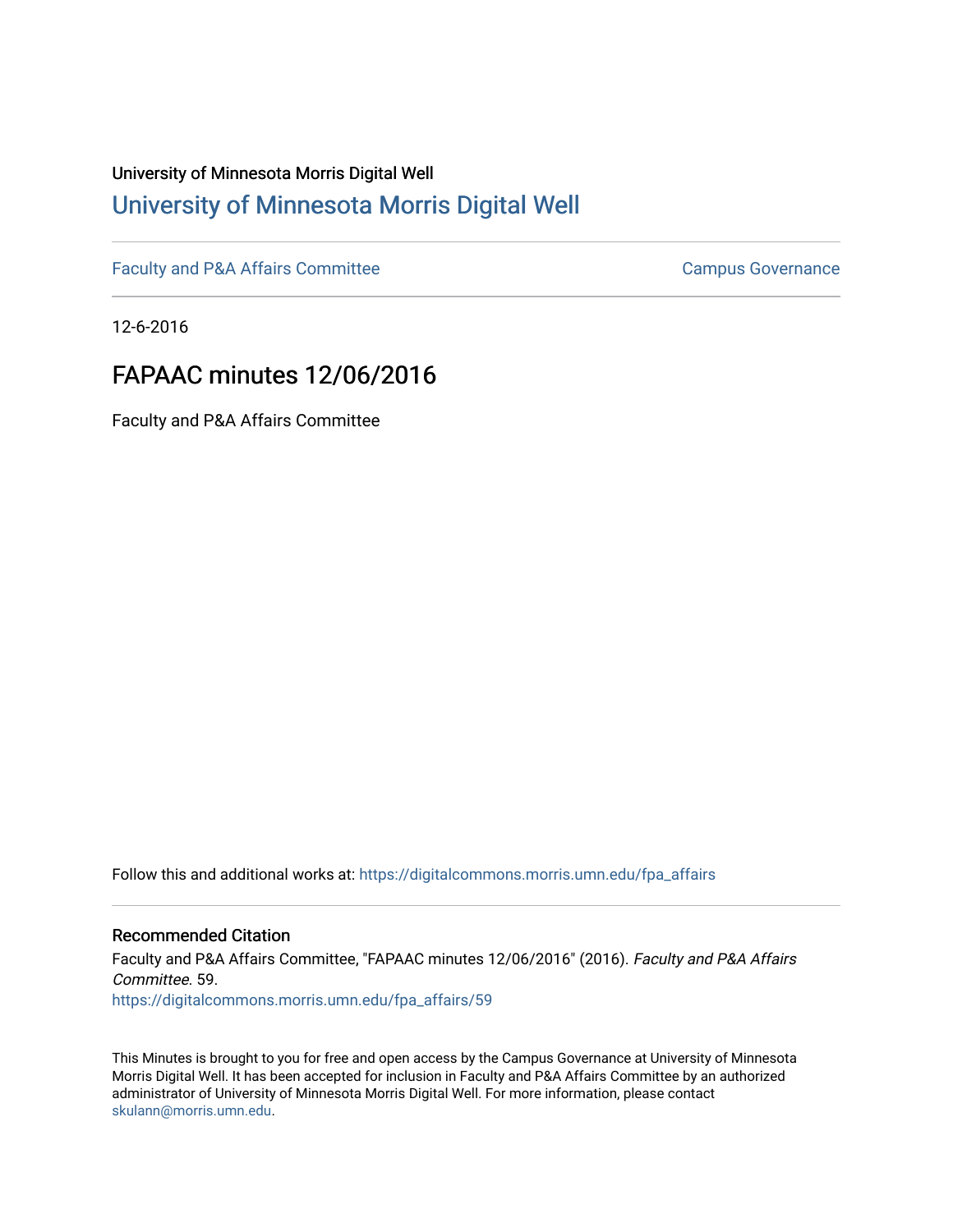Faculty P & A Affairs Committee Meeting Minutes Tuesday, December 6, 2016 Prairie Lounge, 8:00 – 9:00 a.m.

Present: Chlene Anderson, Julia Dabbs, Gordon McIntosh, Peh Ng, Bibhudutta Panda, David Ericksen, and Kerri Barnstuble. Kiel Harell, and Melissa Vangsness are absent.

Minutes from the 11/8/16 meeting were reviewed and approved.

#### Subcommittee reports:

**Salary Survey** – Chlene Anderson handed out a Salary Study Definitions and Discussion sheet. The subcommittee thought it would be helpful to have the definitions as they review the salary survey report. Nancy Helsper attended the subcommittee meeting. The new salary data doesn't become available until February or March so they really can't move ahead until then. The subcommittee decided to write a more in depth introduction and maybe include the definitions in a paragraph when revising the salary report. There was some discussion about including  $P \& A$  salary information to be included in salary report; however, most institutions don't include  $P \& A$  so it would be hard to find comparisons. We could just add a salary comparison for UMM P  $\&$  A salaries for prior years. The subcommittee will check with Nancy Helsper again to see if she has that P & A data available.

**Workload** - the subcommittee met on 11/21 and continued to talk about work load issues in particular as it relates to faculty involvement in Undergraduate Research. Gordon McIntosh contacted the Academic Center for Enrichment (ACE) office and received a number of useful reports concerning Undergraduate Research activity. The ACE office annual report for  $2015 - 16$  shows a summary of undergraduate research participation along with a summary of activity for the year; another report provides annual undergraduate participant numbers, and shows a significant increase from 2011-12 to 2015-16. Gordon also sent a request to the Division chairs and asked for information on how faculty workload in respect to Undergraduate Research is evaluated (annual review, promotion & tenure), and he reported on comments received from two of the DC's (Sci/Math, and Humanities). The subcommittee also discussed sending out a short survey in dealing with faculty involvement in Undergraduate Research to get data and comments in order to see whether this is indeed part of the faculty workload issue. The committee agreed that a survey seemed like a useful idea. The Workload Subcomittee will probably meet prior to the next regular scheduled meeting to finalize questions for the survey, as well as to define what is meant by undergraduate research. Julia Dabbs will add these questions for the survey in the shared folder for your review along with the reports from the ACE office.

### **New Business:**

Chlene Anderson and Julia Dabbs were contacted by the Planning Committee inquiring about progress towards the 2006 UMM Strategic Plan. They were sent a survey with questions they felt our committee could respond to. This information will be shared with the new Chancellor. This survey/questions were due back to them this week with responses answered on all but 2 of the questions; the committee agreed that these two questions did not apply to the charge of this committee. Chlene and Julia reported on the